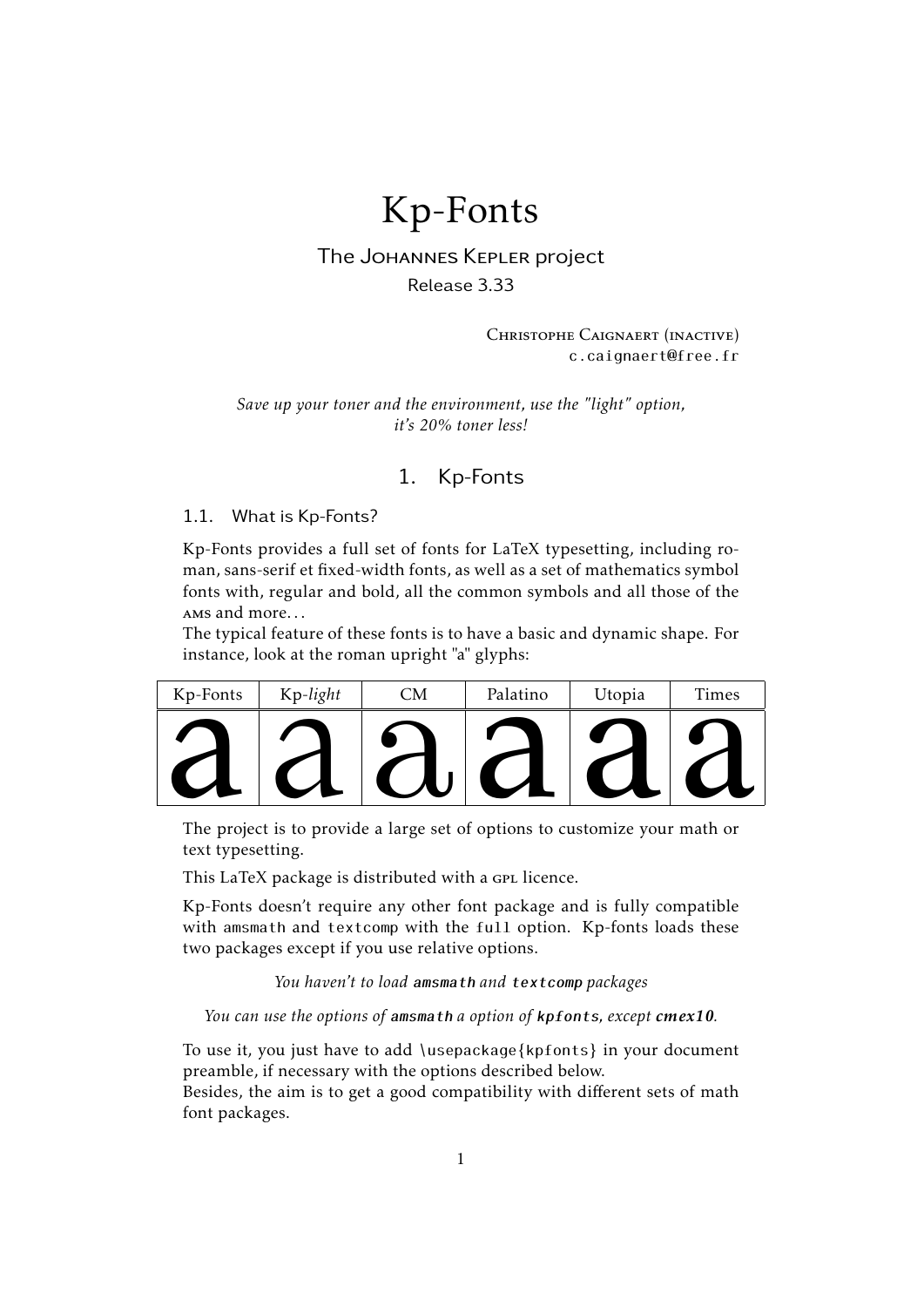#### 1.2. Text fonts

- The encodings  $t1$ , or1 et  $t1$  are fully available, except for the uppercase symbol \SS in teletype fonts; if you use some accents, you have to work with  $\tau_1$  encoding, or 1 is present for historical compatibility;
- Roman fonts are available with upright, small caps (usual and large), italic, slanted, small caps slanted (usual and large) and oldstyle shape, all with regular, bold and bold extended weight;
- Sans-serif fonts are available with upright and slanted, small caps upright and slanted (usual and large) shape, and oldstyle all with regular, bold and bold extended weight;
- Teletypes fonts are available with upright and slanted shape, all with regular and bold weight;

*The default weight is bold, not bold extended.*

- 1.3. Math fonts
	- The \boldmath command is fully installed and Kp-Fonts doesn't need "poor man bold" glyphs;
	- Kp-Fonts provides upright and slanted greeks:  $\alpha\beta\gamma\Gamma\Delta$  and  $\alpha\beta\gamma\Gamma\Delta$ ;
	- \mathbb provides ABC, characters designed from capital upright roman;
	- \mathcal provides  $ABC$ , slighty altered fonts from cm;
	- With \mathscr, you get  $\mathscr{B}\mathscr{C}$ , without any extra package; these letters are designed from traditional fonts;
	- \mathfrak provides ABCabc, still from traditional fonts, altered to be more readable: read  $\mathbb{CTAN}$  and  $CTAN$  in www.ctan.org!
	- See the \mathupright, or \mathup, alphabet in the *sf* math versions section.

# 2. Options

#### 2.1. Main global options

light: then, you use the light version of the fonts, in text and math mode. The metrics are the same. The display is not very good, but the print is fine if you like light fonts;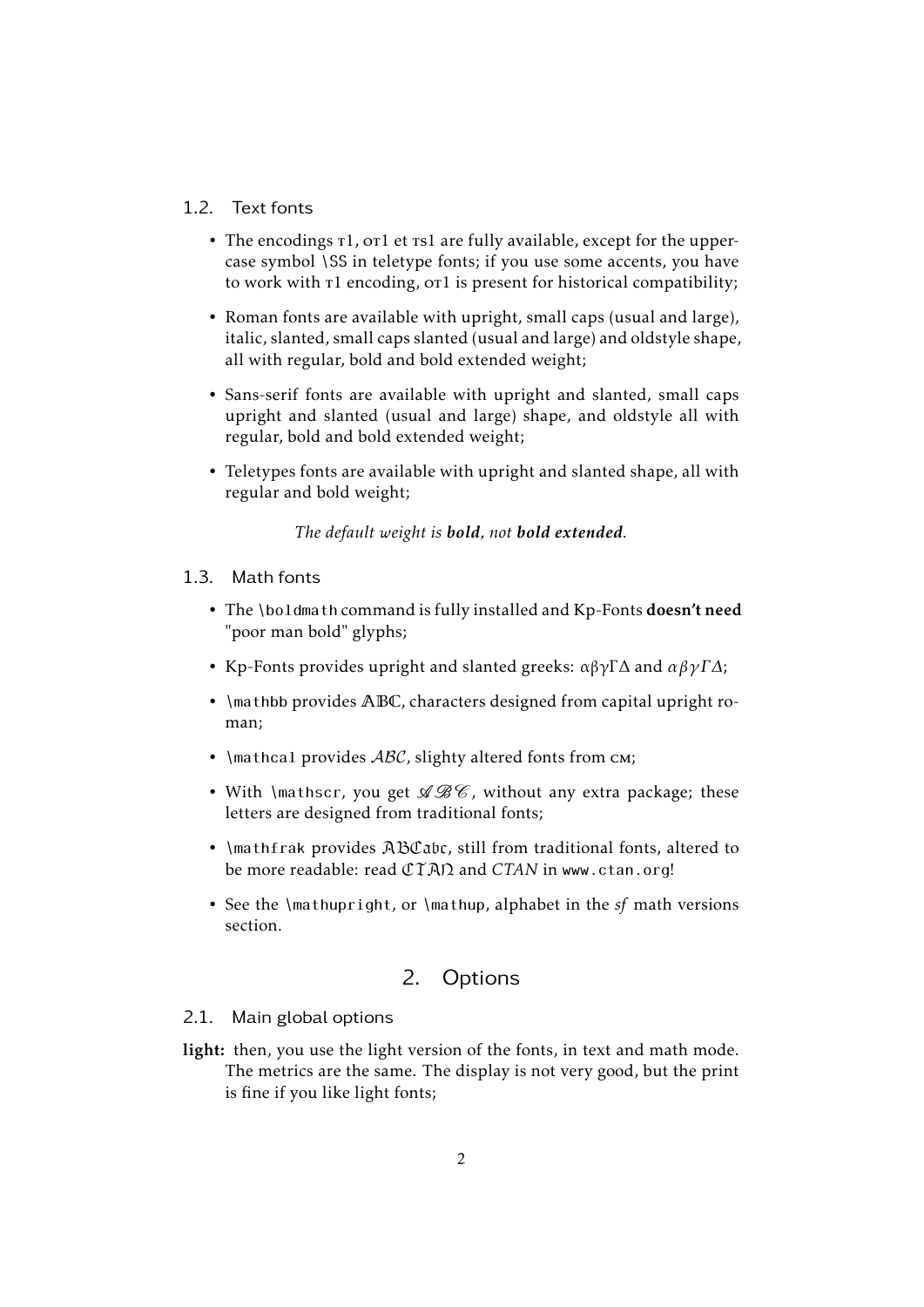This text is typesetted with default fonts, and below you can see an example of the light fonts set, upright and italic, both regular and bold:

While the high-level font commands are intended for use in a document, the low-level commands. . .

While the high-level font commands are intended for use in a document, the low-level commands. . .

*While the high-level font commands are intended for use in a document, the low-level commands. . .*

*While the high-level font commands are intended for use in a document, the low-level commands. . .*

fulloldstylenums: equivalent to both *oldstylenums*

and *oldstylenumsmath*;

fulloldstyle: equivalent to both *oldstyle* and *oldstylemath*;

#### fullveryoldstyle: equivalent to both *veryoldstyle*

and *veryoldstylemath*.

2.2. Other global options

nomath: Kp-Fonts doesn't modify default mathematical fonts;

notext: Kp-Fonts doesn't modify default text fonts;

nosf: Kp-Fonts doesn't modify default sans serif fonts (text and math);

nott: Kp-Fonts doesn't modify default fixed width fonts (text and math);

onlyrm: equivalent to the last two options;

noamsmath: Kp-Fonts doesn't load amsmath package;

notextcomp: Kp-Fonts doesn't load textcomp package.

With both the two first and two last options, Kp-Fonts does nothing...

2.3. Text fonts options

These options affect only text fonts.

lighttext : "light" fonts are used in text mode.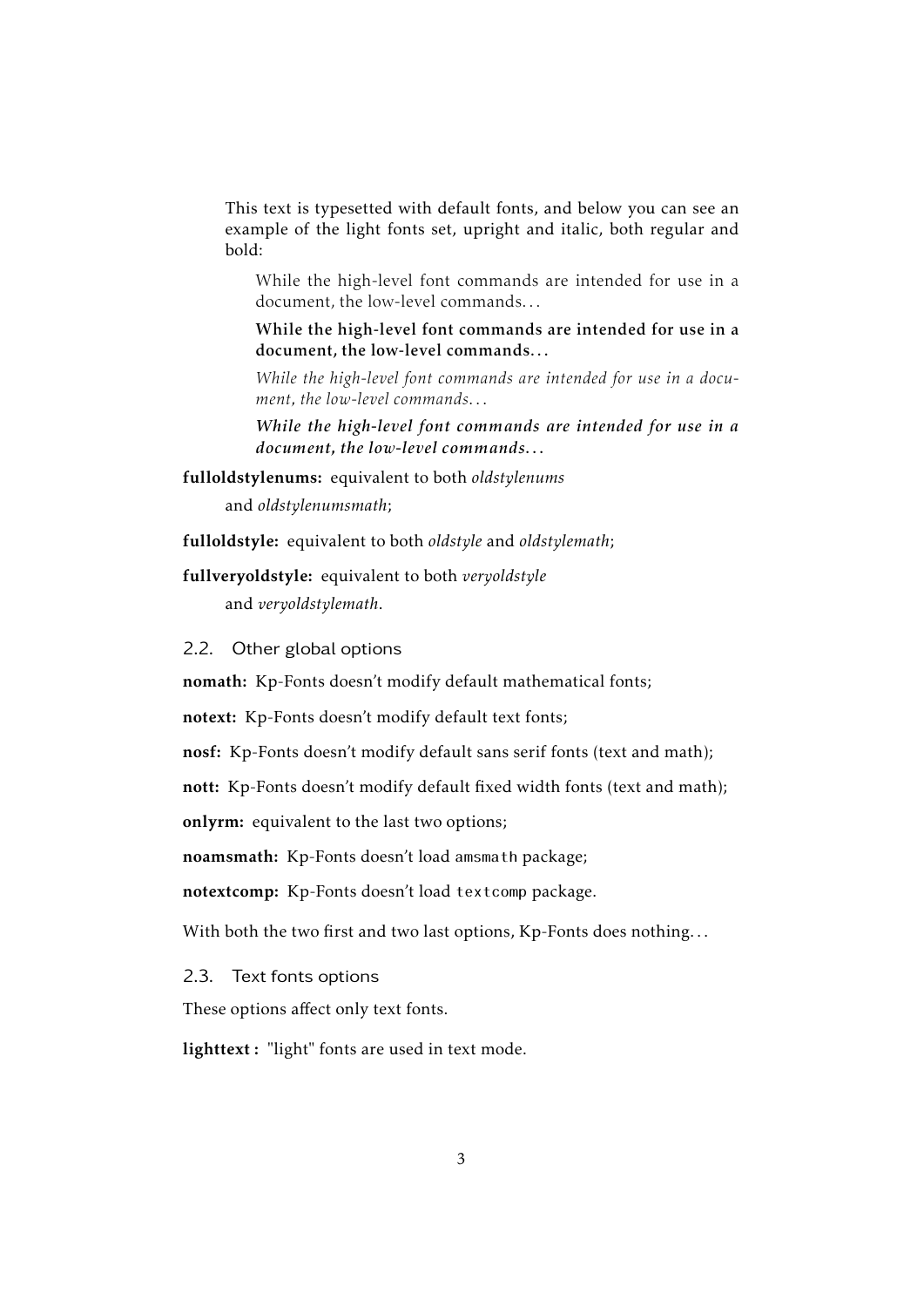oldstylenums: provides here oldstyle numbers by default.

A new command \classicstylenums allows you to get usual numbers in roman fonts.

Some examples, upright and italic, medium and bold:

- $0123456789!$
- $\cdot$  0123456789!
- $0123456789!$
- $0123456789!$

oldstyle: provides here "Q", and oldstyle numbers by default.

With roman and sans-serif fonts, you get the old ligatures "ct" and "St". Oldstyle also provides the small capital "Q".

A new command \classicstylenums allows you to get usual numbers in roman fonts.

Some examples:

- Queer font, queer actual aesthetic!
- Queer font, queer actual aesthetic!
- Queer font, queer actual aesthetic!
- QUEER FONT, QUEER ACTUAL AESTHETIC!
- *Queer font, queer a ual ae hetic!*
- Queer font, queer actual aesthetic!

veryoldstyle: Same as the *oldstyle* option except the round "s" is replaced with the long "f".

You can get the round "s" using the ligature "s=", often used at the end of the words.

Example: \textit{costs=} gives "cofts"

Obviously, there is no long "f" in smallcaps shape!

rmx then , you get six weights, with the correponding fonts:

| light              |     | medium in light mode          |  |
|--------------------|-----|-------------------------------|--|
| medium             | m   | medium in default mode        |  |
| semi-bold          | sb  | bold in light mode            |  |
| <b>bold</b><br>h   |     | bold in default mode          |  |
| semi-bold extended | sbx | bold extended in light mode   |  |
| bold extended      | hx  | bold extended in default mode |  |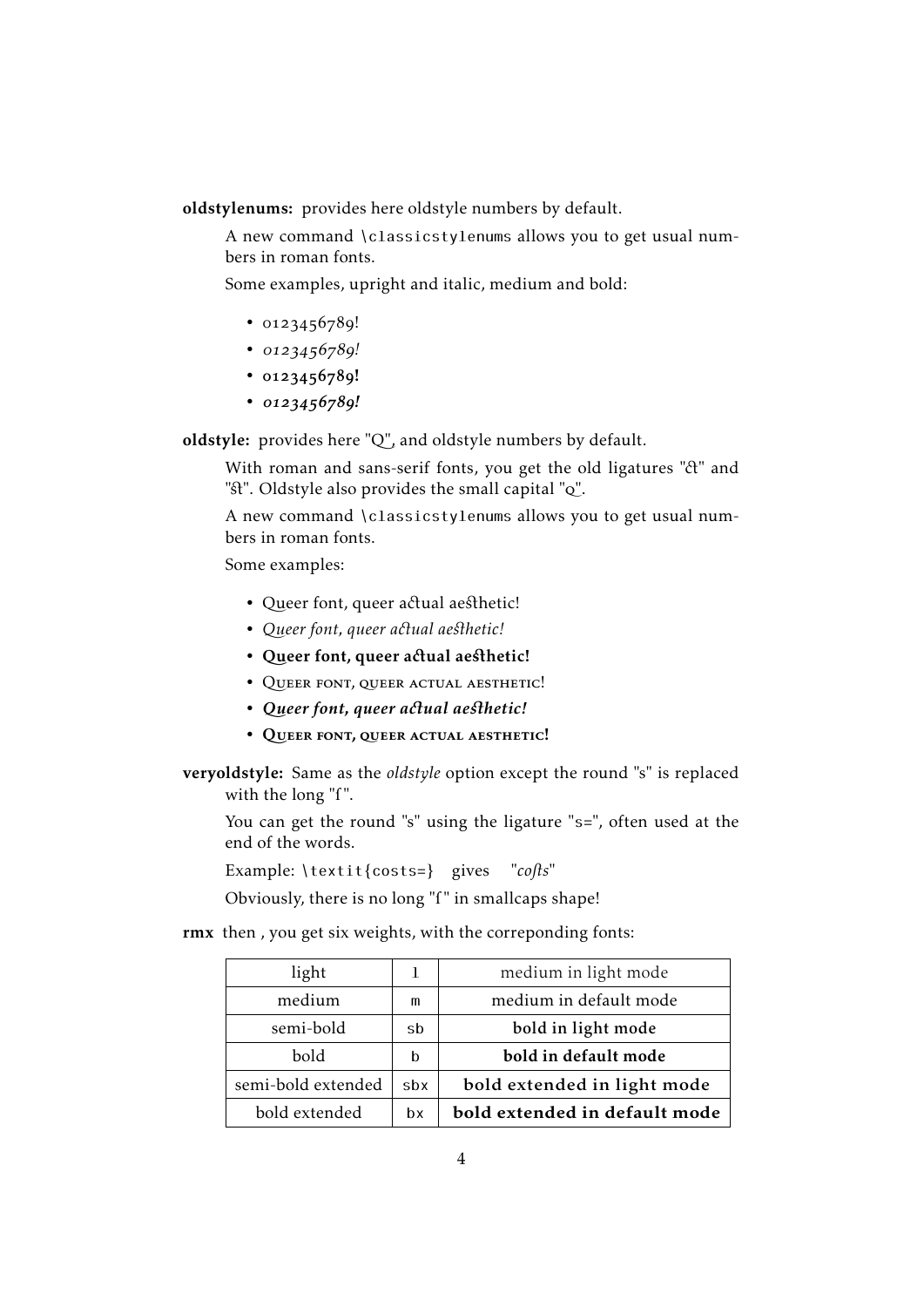In this case, the *light* option affects only math fonts, the *lighttext* option is ignored.

This option is not my favorite because the default and light families are cousins but not sisters.

This option affects only roman fonts.

largesmallcaps gives larger small capitals than default:

LARGE and SMALL (default) small capitals!

easyscsl allows you to fit together the commands \textsl and \textsc to get slanted small caps.

Attention,

- this option needs the package ifthen,
- to fit together these commands with other fonts produces some errors. . .

nofligatures provides a typeseting without the ff, fi, fl, ffi and ffl ligatures.

The letter *f* has a new design to get a good aspect.

This option has no effect with *oldstyle* or *veryoldstyle* ones.

You get for instance, "A final effort" instead of, "A final effort".

And also, *"A final effort"* instead of, *"A final effort"*.

2.4. New text commands

\textscsl{...} and \scslshape: provide slanted small caps.

## Slanted small caps

*Obviously,* \textsc{\textsl{...}} *has not the same effect without using the option* easyscsl*! This shape is not usual in TEX!*

\otherscshape, \textothersc{. . . } get the *other* small caps (default or large) roman or sans-serif.

For instance, you swap between

Small caps text *and* Small caps text

\otherscslshape, \textotherscsl{. . . } get the *other* slanted small caps (default or large) roman or sans-serif.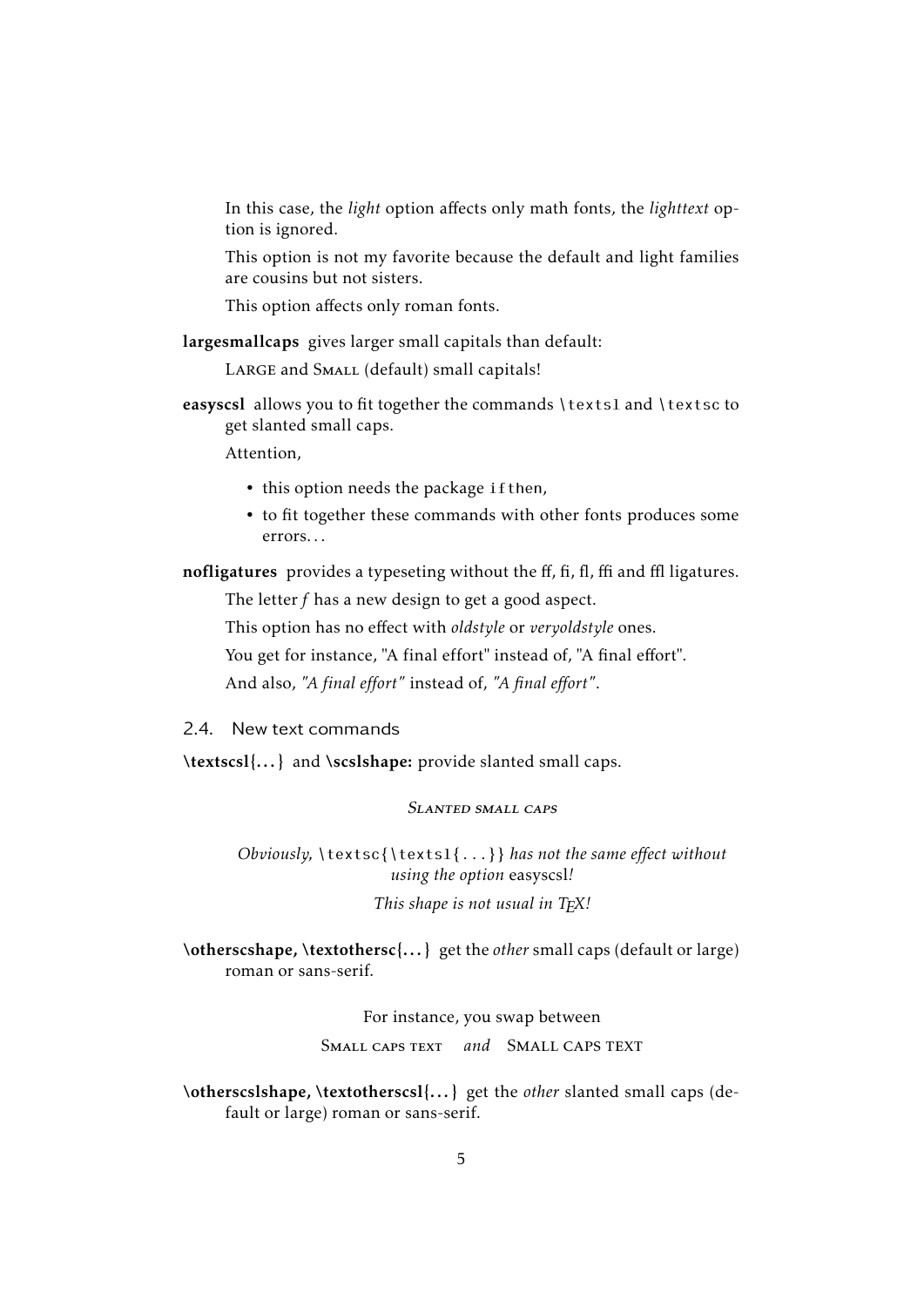# For instance, you swap between Small caps text *and* Small caps text

\othertailQ provides the other design of the uppercase letter "Q", with small or large tail.

For instance, you swap between

Question *and* Question

\othertailscq, \othertailscslq are the same commands for the lowercase small capitals "q".

For instance, you swap between

question *and* question

*The "other" commands change the size of the small caps and the "othertail" commands change the design of the letters "Q"*

> In some cases, the section headers for instance, the "other" commands have to be protected: "\protect\...other..."!

#### 2.5. Math modes

There are six math modes relative to the command \mathversion. For instance,

```
\mathversion{sf}$\left(a+b\right)^2$ gives: (a + b)^2
```
normal: Default mode corresponding to the used options.

bold: Bold default mode.

sf: The math mode using the sans-serif slanted fonts.

$$
\sum_{n=1}^{+\infty} \frac{1}{n^2} = \frac{\pi^2}{6}
$$

boldsf: Corresponding bold mode.

$$
\sum_{n=1}^{+\infty} \frac{1}{n^2} = \frac{\pi^2}{6}
$$

rm: The usual math mode using the italic roman fonts.

$$
\sum_{n=1}^{+\infty} \frac{1}{n^2} = \frac{\pi^2}{6}
$$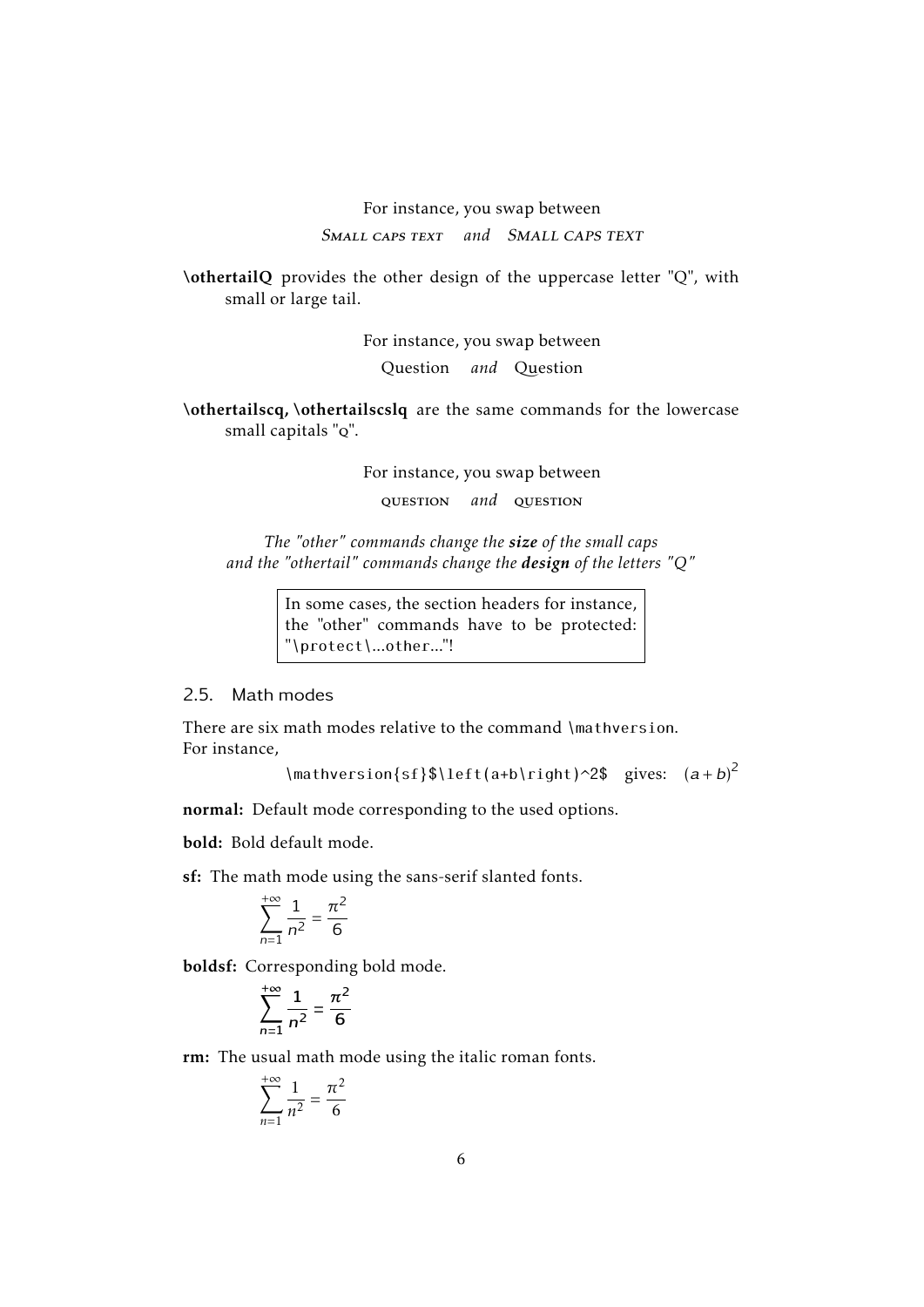boldrm: Corresponding bold mode.

$$
\sum_{n=1}^{+\infty} \frac{1}{n^2} = \frac{\pi^2}{6}
$$

With the *sf* math versions, the option *widermath* is ignored, as the option *lightmath*, or, *light* in math typesetting!

We have also to note there is a new math alphabet  $\mathcal{I}$  mathupright or  $\mathcal{I}$  mathup. It's equivalent to

- \mathrm with the *rm* math versions, and,
- \mathsf with the *sf* math versions.

In another way, it's provide the upright alphabet corresponding to math letters.

#### 2.6. Math typesetting options

lighttext : "light" fonts are used in math mode.

sfmath: the default math mode using the sans-serif slanted fonts, default and *bold*.

Then, you can use the package *bm* with sans-serif math typesetting;

sfmathbb: in all cases, the \mathbb font is sans-serif:  $\mathbb{C} \mathbb{R} \mathbb{Q} \mathbb{R} \mathbb{Z}$ ;

rmmathbb: in all cases, the \mathbb font is roman:  $CKNQRZ$ ;

nomathscript: Kp-Fonts doesn't install the \mathscr command; you need it if you use \mathrsfs package;

mathcalasscript: swaps the \mathcal and \mathscr fonts;

classicReIm: the  $\Re$  and  $\Im$  m commands produce  $\Re$  and  $\Im$ . In default of,  $Kp$ -Fonts provides  $Re$  and  $Im;$ 

uprightRoman: the *Uppercase* romans are upright.

frenchstyle: equivalent to both the options *uprightRoman*

and *uprightgreeks*, uppercase romans and lowercase greeks are upright, usual French style when typesetting mathematics; lowercase romans remain slanted;

upright: synonymous with the previous option;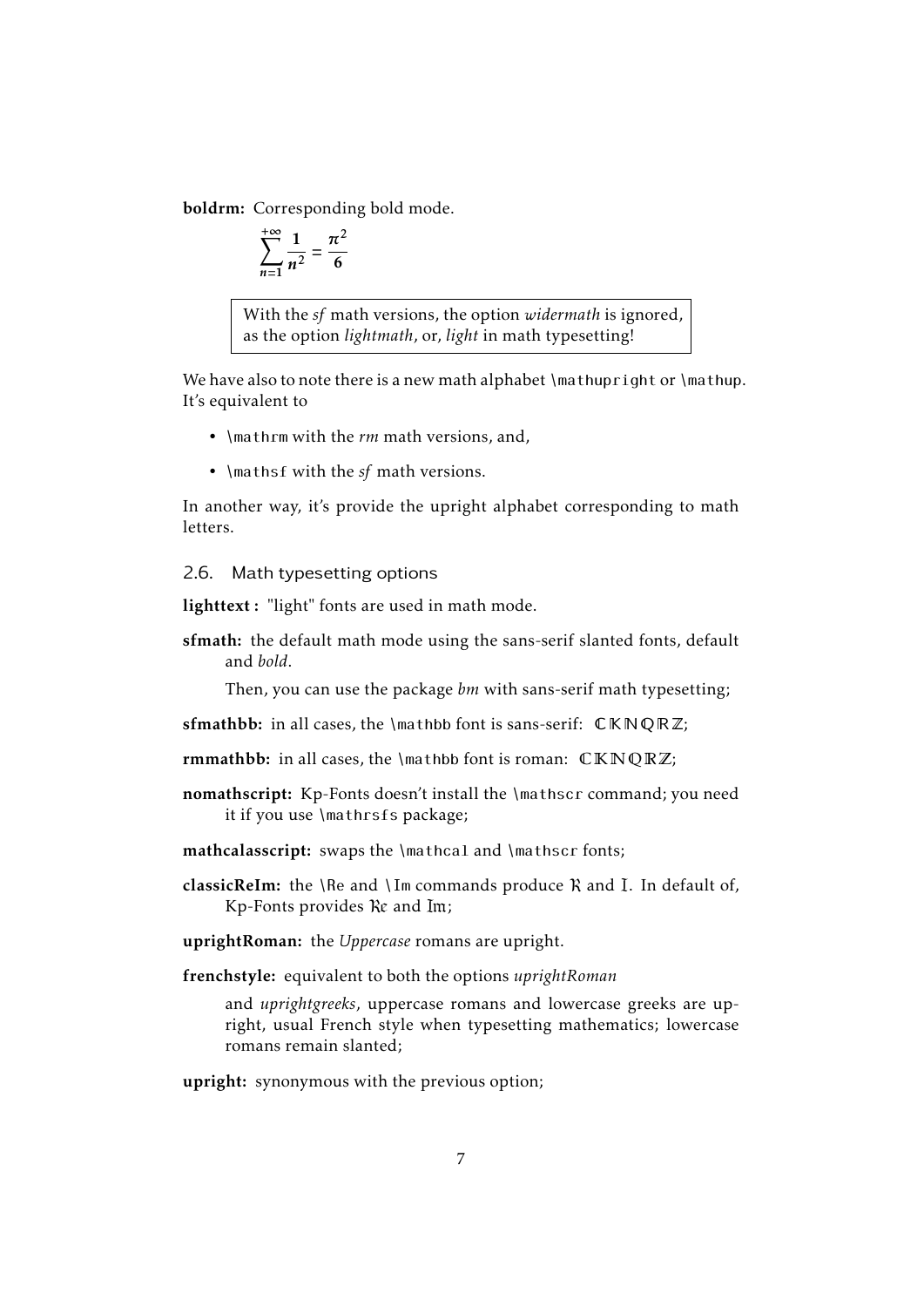- oldstylenumsmath: provides the oldstyle numbers in default and changes the \mathrm, \mathsf and \mathtt fonts; they run as text fonts with *oldstylenums* option;
- oldstylemath: provides the oldstyle numbers in default and changes the \mathrm, \mathsf and \mathtt fonts; they run as text fonts with *oldstyle* option;
- veryoldstylemath: same as *oldstylemath* except the round "s" is replaced with the long "f";
- narrowiints: provides narrower multiple integral symbols:

| $\int \int$ and $\int \int$ | instead of $\iiint$ and $\iiint$ |  |  |
|-----------------------------|----------------------------------|--|--|
|-----------------------------|----------------------------------|--|--|

- partialup: provides upright design of the \partial symbol:
	- instead of *∂*

You got also the absolute commands \partialup and \partialsl...

widermath: with wider space between mathematic letters;

noDcommand: for compatibility with some other package, kpfont doesn't load the command \D.

Note that, when using the oldstylenumsmath, oldstylemath, veryoldstylemath, fulloldstylenums, fulloldstyle or fullveryoldstyle options, in math mode, as the numbers  $3$ ,  $4$ ,  $5$ ,  $7$  et  $9$ have a depth, superscripts are moved up.

#### 2.7. Position of subscripts and superscripts

In math mode, just about with amsmath, the next options adjust the position of subscripts and superscripts.

a/ Integral symbols

The default option is nointlimits.

| $\int int_a \phi(f(t))$ | intlimits             | nointlimits     | fullintlimits |
|-------------------------|-----------------------|-----------------|---------------|
| textstyle               | $\int_a^b f(t)$       | $\int_a^b f(t)$ | f(t)          |
| displaystyle            | f(t)<br>$\mathfrak a$ | f(t)            | f(t)<br>а     |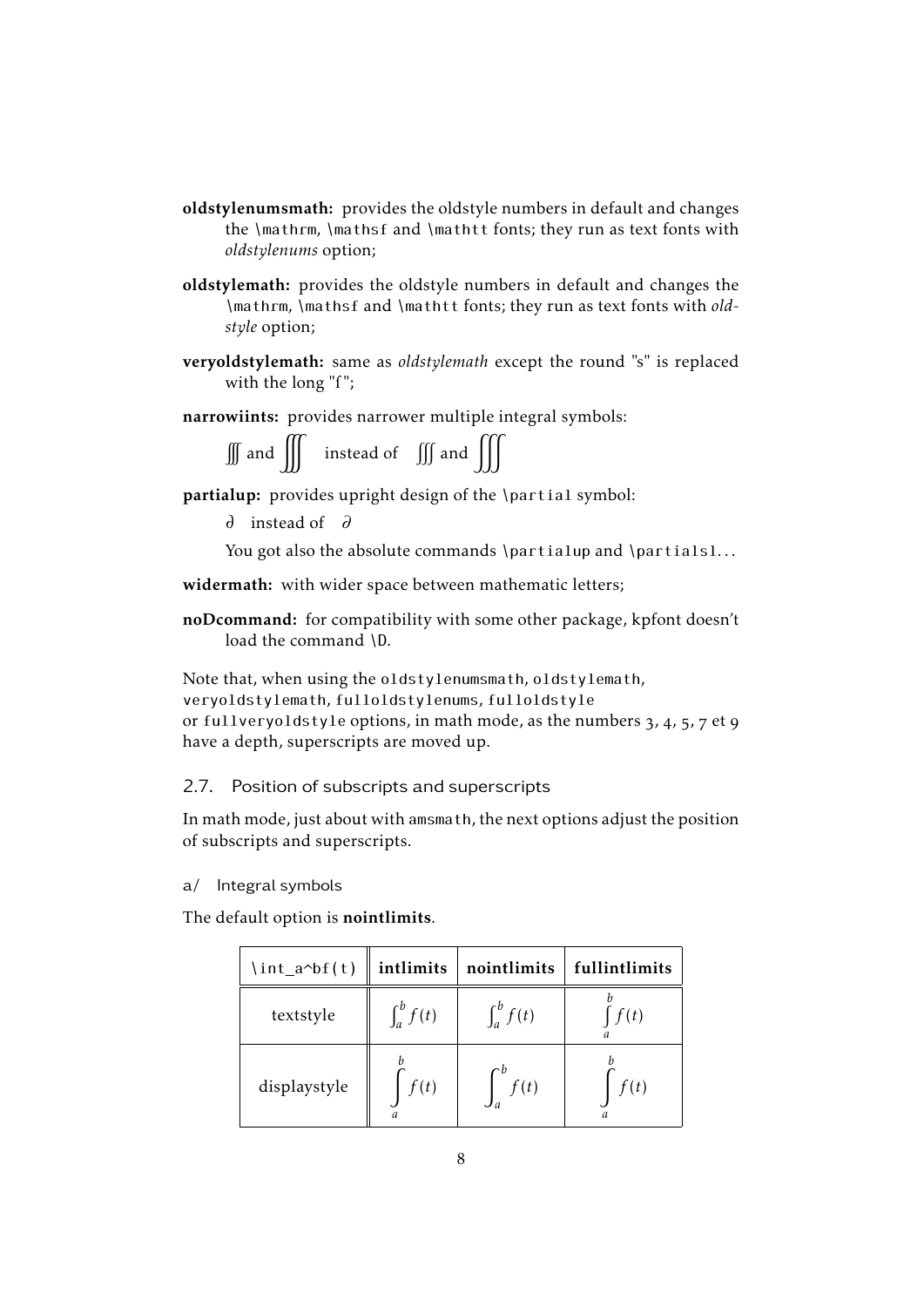#### b/ Sums and products

The default option is sumlimits.

| \sum_{i=1}^nu_n | sumlimits                                     | nosumlimits        | fullsumlimits              |
|-----------------|-----------------------------------------------|--------------------|----------------------------|
| textstyle       | $\sum_{i=1}^n u_n$                            | $\sum_{i=1}^n u_n$ | $\sum u_n$<br>$\sum_{i=1}$ |
| displaystyle    | $\boldsymbol{n}$<br>$u_n$<br>$\overline{i=1}$ | $\sum_{i=1}^n u_n$ | $u_n$                      |

2.8. Greek letters in math mode, options

uprightgreeks: *lowercase* greeks are upright, αβγ;

slantedGreeks: *Uppercase* greeks are slanted, *Γ ∆*.

# 3. Use

#### 3.1. Greek letters

We have described above the two options that alter the default greek letters. Otherwise, you can get the other greek letters using commands like \otheralpha or \otherGamma.

The result depends on the used options.

What's more, for uppercase, you can use \varGamma synonymous with the previous.

Finally, the \alphasl, \alphaup, \Gammaup or \Gammasl commands always give you the letter you want, whatever the chosen options. . .

#### 3.2. Standard symbols

All the standard symbols are present, including all the symbols of the amssymb package, all with regular and bold weight.

For instance: the standard symbols  $\leq$  •  $\pm$  or ams symbols  $\rightarrow$   $\subsetneq$  $\leq$ 

and in bold:  $\leq$  •  $\pm$  or  $\rightarrow$   $\subsetneq$   $\leq$ .

Obviously, you get the usual constructions, both regular and bold:  $\mapsto \mapsto$ ,  $\mapsto$ 

#### 3.3. Extra symbols

Kp-Fonts provides a lot of other symbols and a lot of negative symbols not displayed here.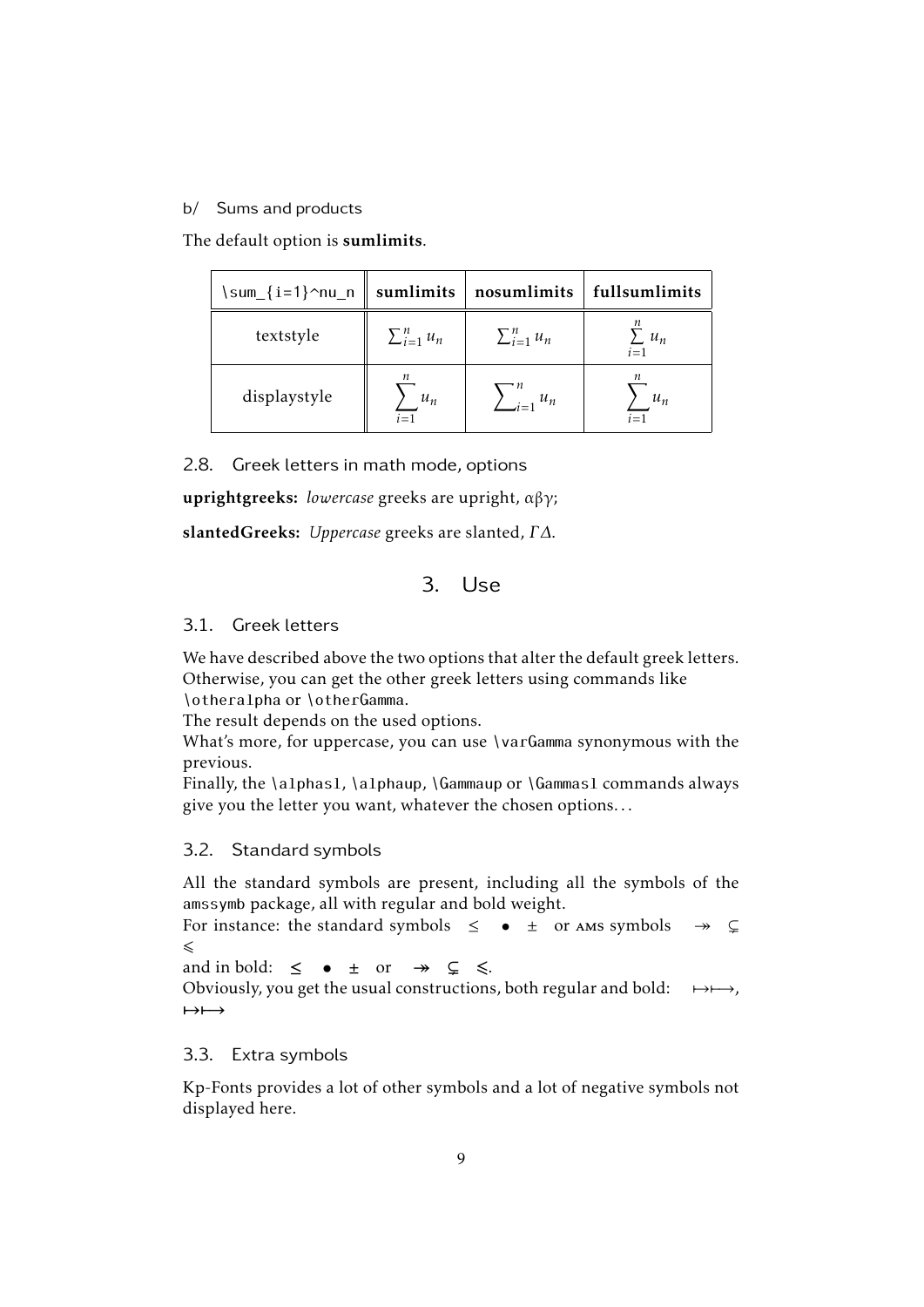| \mappedfrom         | $\leftarrow$             |                   | \longmappedfrom  |                    |                    |
|---------------------|--------------------------|-------------------|------------------|--------------------|--------------------|
| \Mapsto             | $\Rightarrow$            |                   | \Longmapsto      |                    |                    |
| \Mappedfrom         | $\Leftarrow$             |                   | \Longmappedfrom  |                    |                    |
| \mmapsto            | $\mapsto$                |                   | \longmmapsto     | ⊩<br>$\rightarrow$ |                    |
| \mmappedfrom        | $\overline{\phantom{a}}$ |                   | \longmmappedfrom | $\longleftarrow$   |                    |
| \Mmapsto            | $\mapsto$                |                   | \Longmmapsto     | ⊫⇒                 |                    |
| \Mmappedfrom        | $\Longleftarrow$         |                   | \Longmmappedfrom | ᆗ                  |                    |
|                     |                          |                   |                  |                    |                    |
| \dashleftarrow      |                          | $\leftarrow$      | \dashrightarrow  |                    | ∙-→                |
| \dashleftrightarrow |                          | $\leftrightarrow$ | \leftsquigarrow  |                    | $\rightsquigarrow$ |
| \Nearrow            |                          | ⇗                 | <i>Searrow</i>   |                    | ク                  |
| \Nwarrow            |                          | P                 | <i>Swarrow</i>   |                    | 11                 |
| \varemptyset        |                          | Ø                 |                  |                    |                    |
| \leadstoext         |                          |                   | \leadsto         |                    |                    |

You can combine these last two symbols:

\leadstoext\leadstoext\leadstoext\leadsto give  $\sim\rightarrow$ 

| \boxright             | $\Box \rightarrow$                           | \Diamondright<br>$\rightsquigarrow$  |        |
|-----------------------|----------------------------------------------|--------------------------------------|--------|
| \circleright          | $\circlearrowright$                          | \boxleft<br>$\leftarrow$             |        |
| \Diamondleft          | $\leftrightarrow$                            | \circleleft<br>$\leftrightarrow$     |        |
| \boxdotright          | $\boxdot \rightarrow$                        | \Diamonddotright<br>↔                |        |
| \circleddotright      | $\odot \rightarrow$                          | \boxdotleft<br>$\leftarrow$          |        |
| \Diamonddotleft       | $\leftrightarrow$                            | \circleddotleft<br>$\bigodot$        |        |
| \boxRight             | □⇒                                           | \boxLeft<br>$\leftarrow$             |        |
| \boxdotRight          | $\overline{E}$                               | \boxdotLeft<br>⇔⊡                    |        |
| \DiamondRight         | ⇔                                            | \DiamondLeft<br>$\Leftrightarrow$    |        |
| \DiamonddotRight      | ⇔                                            | \DiamonddotLeft<br>$\Leftrightarrow$ |        |
|                       |                                              |                                      |        |
| \multimap             | $\overline{\phantom{0}}$                     | \multimapinv                         | $\sim$ |
| \multimapboth         | $o$ -o                                       | \multimapdot                         |        |
| \multimapdotinv       | $\overline{\phantom{0}}$                     | \multimapdotboth                     |        |
| \multimapdotbothA     | $\circ\hspace{-2.5pt}\bullet\hspace{-2.5pt}$ | \multimapdotbothB                    |        |
| \multimapbothvert     | g                                            | \multimapdotbothvert                 |        |
| \multimapdotbothAvert | $\overline{1}$                               | \multimapdotbothBvert                |        |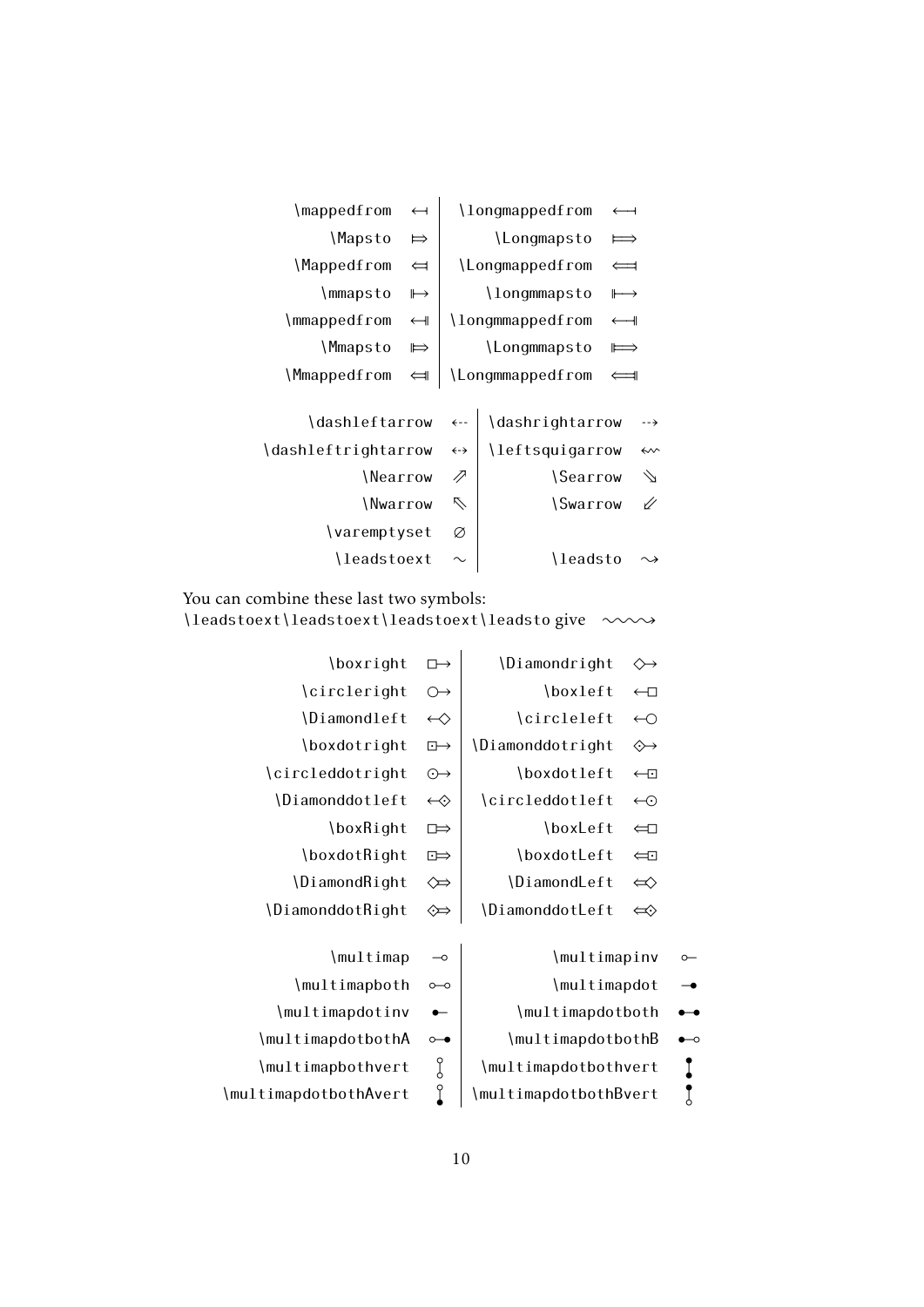| \Wr             | $\gamma$              | \sqcupplus                       |                | 団               | \sqcapplus     | $\overline{+}$    |
|-----------------|-----------------------|----------------------------------|----------------|-----------------|----------------|-------------------|
| \medcirc        | $\circ$               | \medbullet                       |                |                 | \doteq         | $\stackrel{.}{=}$ |
| \VDash          | $\blacktriangleright$ | <b>\VvDash</b>                   |                | ⊪               | $\c{ong}$      | $\cong$           |
| \preceqq        | $\leqq$               | \succeqq                         |                | $\geq$          | \coloneqq      | $\coloneqq$       |
| \varparallel    | $\mathcal{U}$         | \varparallelinv                  |                | $\sqrt{}$       | \colonapprox   | ∶≈                |
| \colonsim       | $\sim$                | <i><u><b>Colonapprox</b></u></i> |                | ::≈             | \Colonsim      | $::\sim$          |
|                 |                       |                                  |                |                 |                |                   |
| \eqqcolon       | $=$ :                 | \coloneq                         | $\coloneqq$    |                 | \eqcolon       | $-$ :             |
| \Coloneqq       | $::=$                 | \Eqqcolon                        | $=::$          |                 | \invamp        | $\&$              |
| \Diamonddot     | ♦                     | \Diamond                         | ♦              |                 | \Diamondblack  | ♦                 |
| \strictif       | $\rightarrow$         | \strictfi                        | $\epsilon$     |                 | \strictiff     | ೫                 |
| \circledless    | $\odot$               | \circledgtr                      | $\circledcirc$ |                 | \circledwedge  | $\circledcirc$    |
| \circledvee     | $\oslash$             | \circledbar                      | $\mathbb{O}$   |                 | \circledbslash | $\circ$           |
|                 |                       |                                  |                |                 |                |                   |
| \lJoin          | $\ltimes$             | \rJoin                           |                | $\bowtie$       | \Join          | $\bowtie$         |
| \openJoin       | $\boldsymbol{\times}$ | \lrtimes                         |                | $\bowtie$       | \opentimes     | $\times$          |
| \Lbag           | $\lambda$             | \Rbag                            |                | $\int$          | \nplus         | 田                 |
| $\setminus$ Top | $\top$                |                                  | \Bot           | Щ               | $\P$ erp       | Щ                 |
| \boxast         | 图                     | \boxbslash                       |                | $\mathbb Z$     | \boxbar        | $\Box$            |
| \boxslash       | Z                     | \lambdaslash                     |                | $\lambda$       | \lambdabar     | $\lambda$         |
| \varclubsuit    | යි                    | \vardiamondsuit                  |                | $\blacklozenge$ | \varheartsuit  | ♥                 |
| \varspadesuit   | $\hat{\varphi}$       | \llbracket                       |                | $\mathbb I$     | \rrbracket     | $\mathbb I$       |

\lbag, \rbag, \llbracket and \rrbracket are vertically extensive.

# 3.4. Variant integrate symbols

When we write a primitive, often the result is not very attractive because the function is too far from the integrate symbol. As you can see here:

$$
\int f(t) \, \mathrm{d}t
$$

Kp-Fonts provides variant commands to avoid this. The first is the \varint command and you get:

$$
\int f(t) \, \mathrm{d}t
$$

It is up to you to choose whichever you prefer!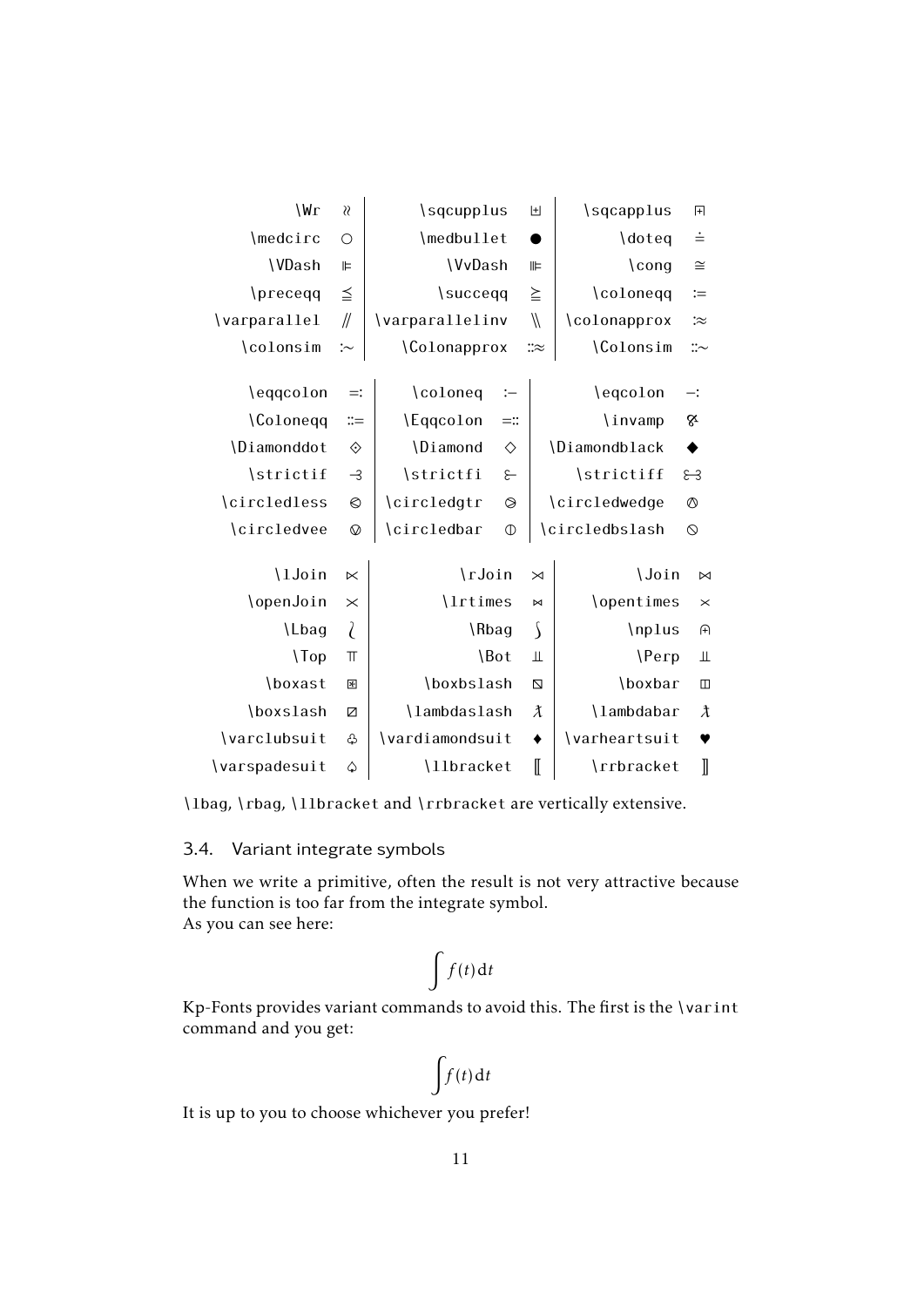Obviously, this command is not convenient for computing an integral. . . You can also use  $\{D\}$ ...}, the integrate symbol "d" command with best spacing:

\displaystyle\varint  $f(t) \ D\{t\}$  gives  $\int f(t) dt$ 

With the *frenchstyle* option, you get an upright "d", like above.

Others variant commands are: \variint, \variiint, \variiiint et \varidotsint.

3.5. New extensive symbols

First, the \widehat et \widetilde commands have been extended:

```
tilde  chapeau
```
You get also th extensive \widearc, \widearcarrow (ou \wide0arc), \wideparen and \widering:

$$
\widehat{arc} \qquad \widehat{arrow} \qquad \widehat{parent} \qquad \widehat{RING}
$$

This last command makes an error with the option noamsmath Finally, some new symbols:



3.6. More integrate symbols

There are many unusual integrate symbols: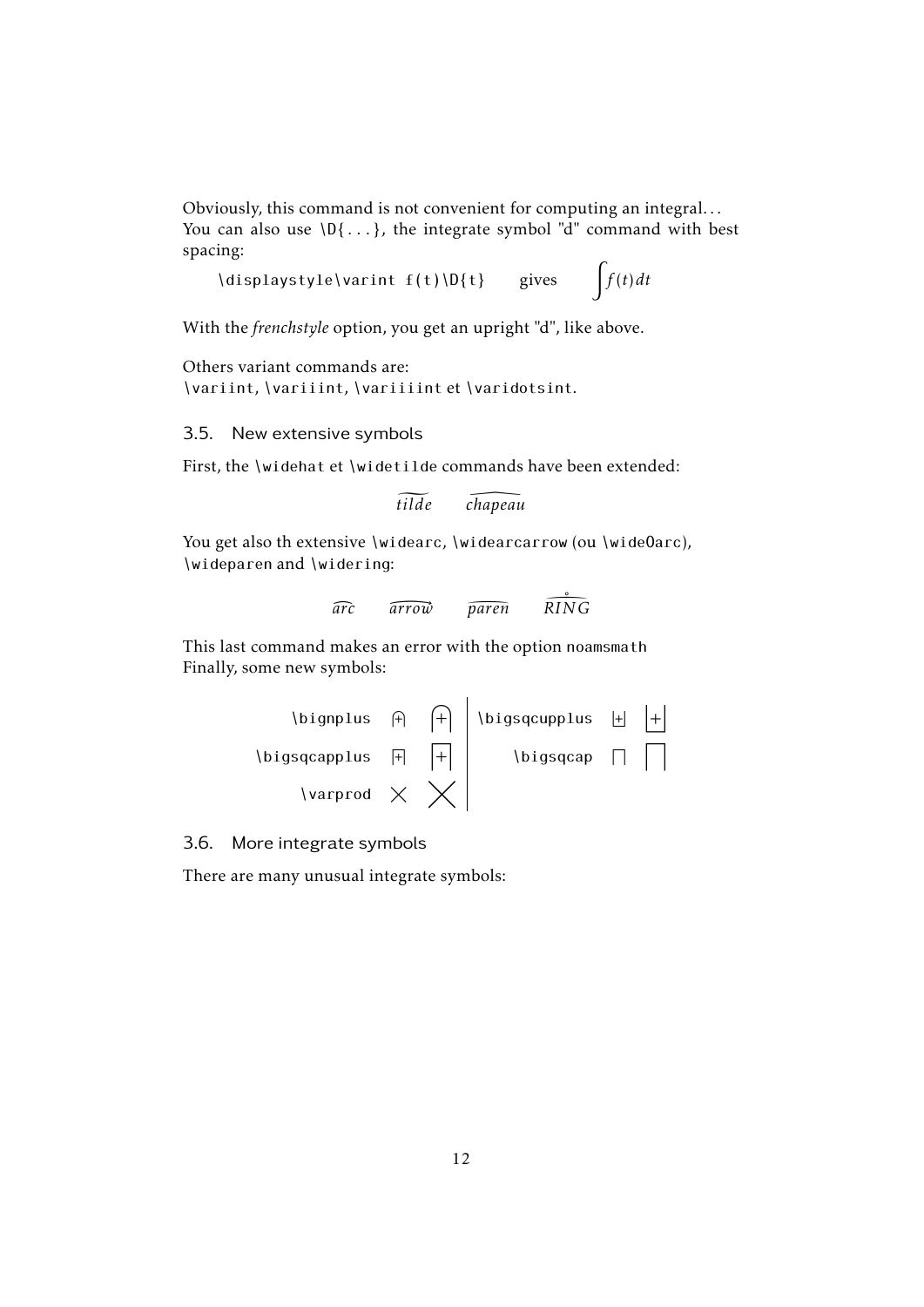

4. Installation

• With MikTeX, install the package as described here:

http://docs.miktex.org/manual/pkgmgt.html#id562117

- With other distribution, or to install manualy with MikTeX, follow these instructions:
	- 1. The tree provides a standard rps. You have to copy all the files in one of your local texmf trees first and then update your data base files.
	- 2. Now, you have to deal with the .map file.
		- If you have a web2c distribution, just run updmap:

updmap --enable Map=kpfonts.map

and/or, this time as *root*:

updmap-sys --enable Map=kpfonts.map

– With MikTeX, follow the instructions of the manual: http://docs.miktex.org/manual/advanced.html#psfonts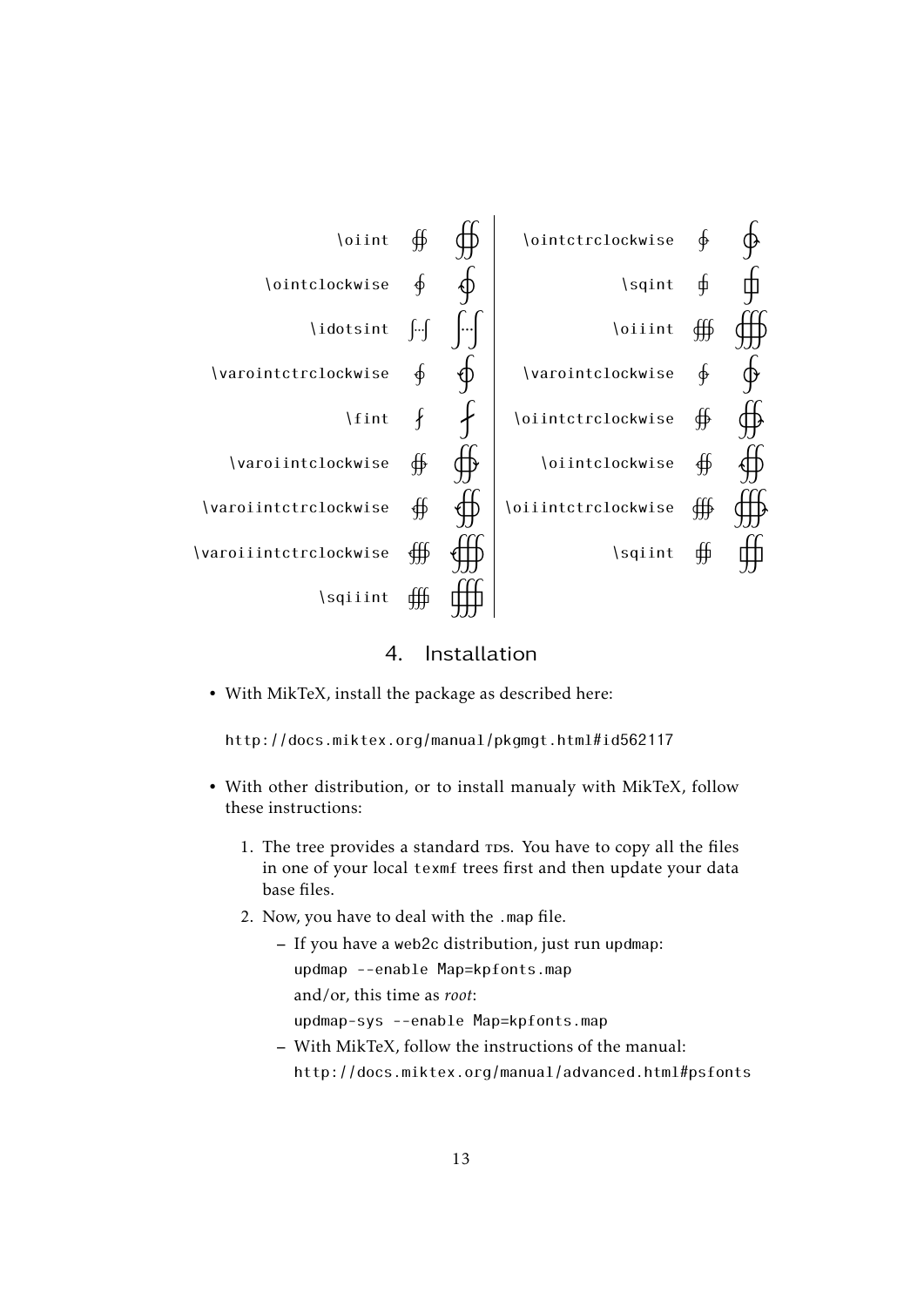# 5. Some extra points

# 5.1. The Johannes Kepler-project text families

If you want, or if you have to use the low-level commands, the names of the families are:

| roman      | jkp[1,x][k][f][osn, os,vos] |  |  |  |
|------------|-----------------------------|--|--|--|
| sans serif | jkpss[k][f][osn,os,vos]     |  |  |  |
| teletype   | jkptt[osn,os,vos]           |  |  |  |

with the relative options:

| l, x         | light, rmx                           |
|--------------|--------------------------------------|
| k            | largesmallcaps                       |
|              | nofligatures                         |
| osn, os, vos | oldstylenums, oldstyle, veryoldstyle |

Obviously, you can't have f and os or vos.

Note that all the families support or1, T1 and Ts1 encodings.

## 5.2. Metrics and compatibility

- The *light* option does not change any metric;
- The *oldstylenums* or *oldstyle* options do not change any horizontal metric;
- The *veryoldstyle* family options change the metrics of the lowercase 's' and the height of the superscripts in math mode;
- There is a full compatibility of the options, except if it is a nonsense, like both the *nomath* and *frenchstyle* options;
- In case of conflict between *oldstylenums*, *oldstyle* and *veryoldstyle* family options, the lighter options are ignored.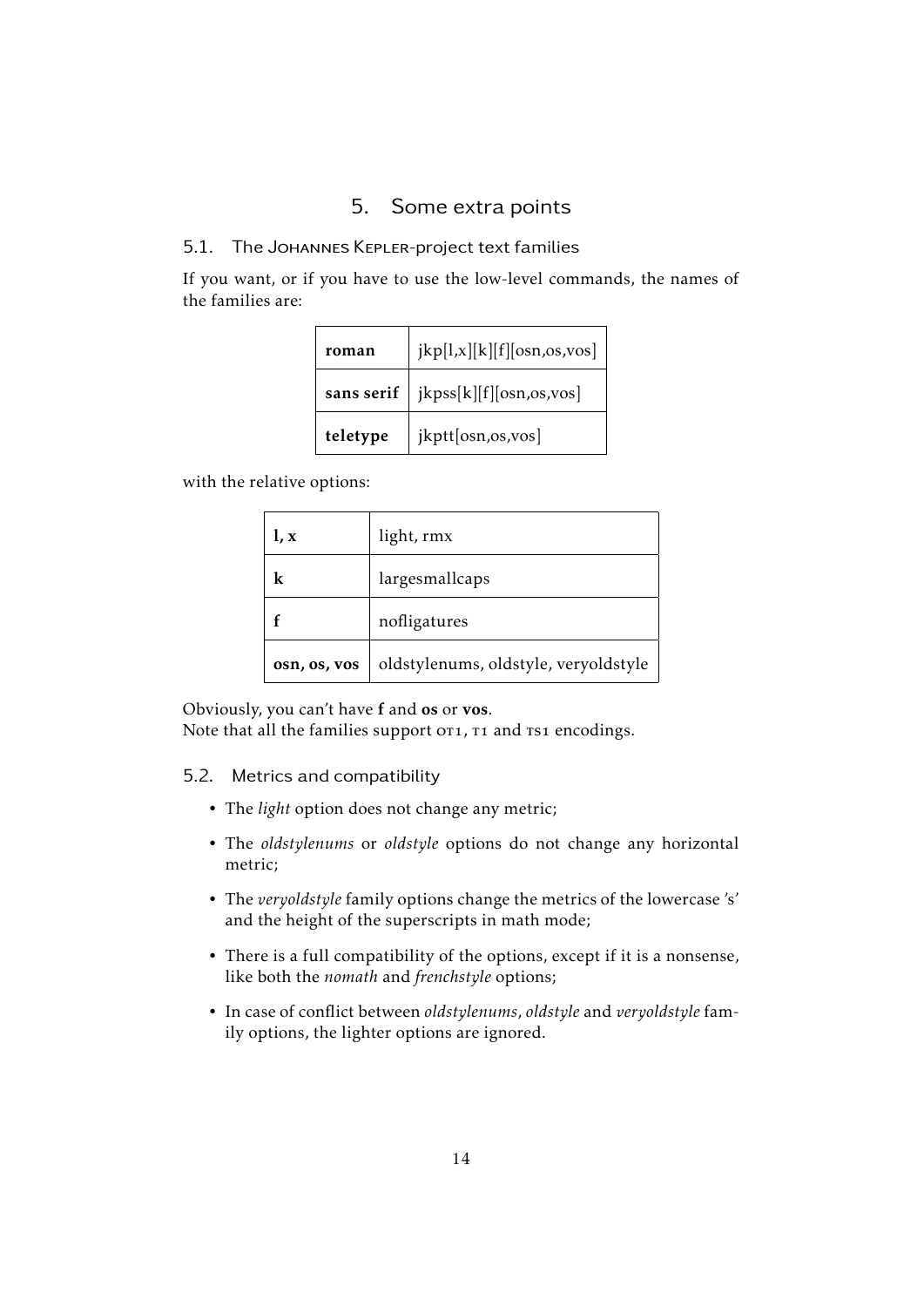# 5.3. Displaying and printing

Often, some display and printing problems exist. . . The main reason is an automatic hinting. I'm not a professional typograph and I can't do better; besides, there are some printing problems with old releases of *Acroread*® using *Windows*®.

Note that the printing is better using *Ghostscript-Ghostview*®. . . With the *light* option, the print is better than display!

## 5.4. Abstract

You get almost all the features of *kpfonts* in one page with the file

*kpfonts-abstract.pdf*

## 5.5. Searching a word

With the *veryoldstyle* options, the browsers don't find the rare ligatures si, sl, st and the sacute, scaron and scedilla.

*Don't use this option if you want to search these words!*

## 5.6. My favorite options

- For text-only document, I use the *light* and *oldstyle* options;
- and for text and math document, I use the *light, frenchstyle*, *narrowiints* and *partialup* options, but I'm french!

## 5.7. Johannes Kepler 1571-1630

Kepler was forced, due to the counter Reformation and because he was a Lutheran, to move to Prague to work with the renowned Danish astronomer, Tycho Brahe. Using the data that Tycho had collected, KEPLER discovered the first two laws of planetary motion (1609). And what is just as important about this work is that it is the first published account wherein a scientist documents shows how he has coped with the multitude of imperfect data to forge a theory of surpassing accuracy" (O. Gingerich in foreword to Johannes Kepler New Astronomy translated by W. Donahue, Cambridge Univ Press, 1992), in other words a fundamental law of nature. Today we call this the scientific method. From nasa website

http://kepler.nasa.gov/johannes/